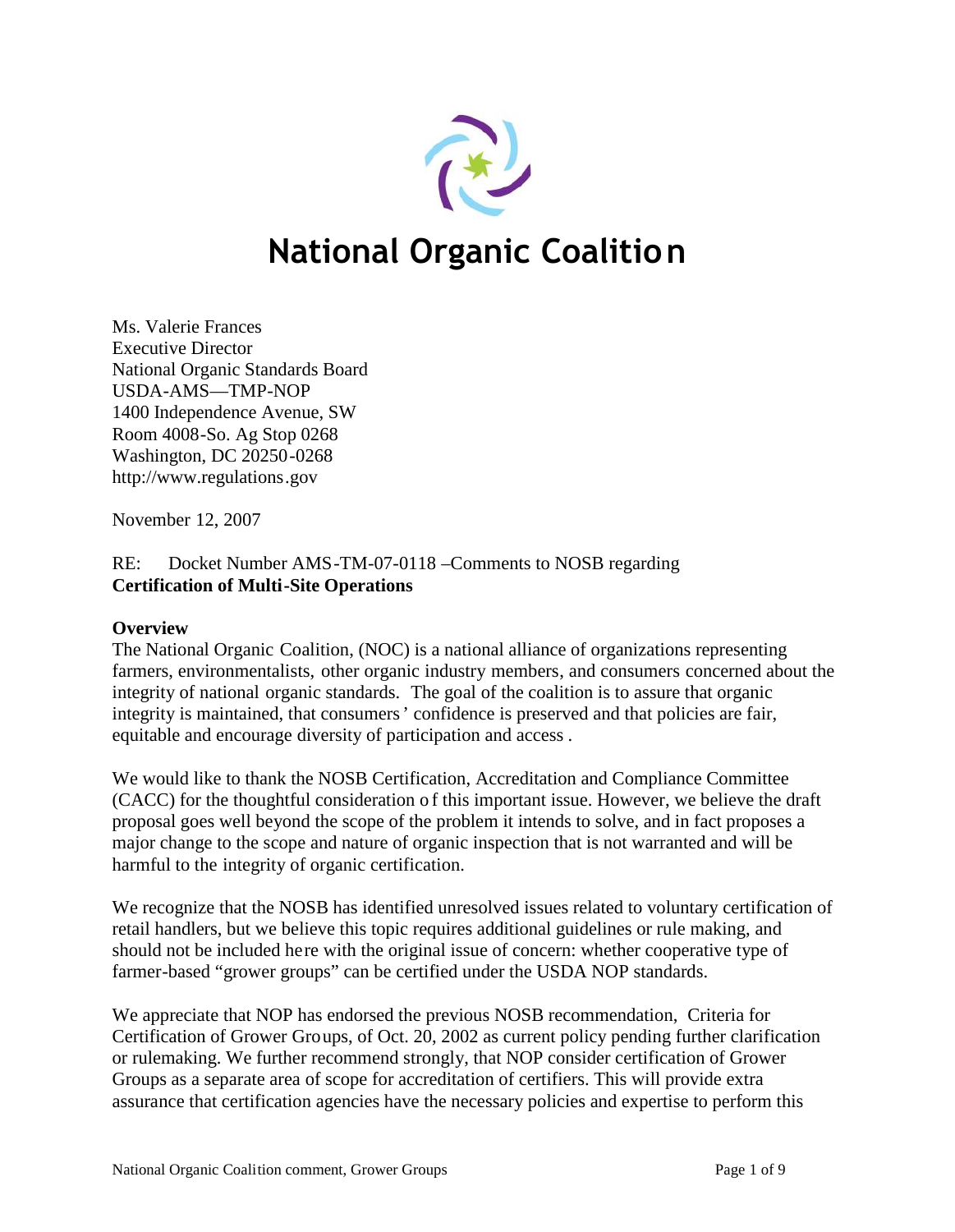type of review, and will require witness audits by USDA of actual Grower Group inspections. This will help maintain consumer confidence in this form of organic certif ication to USDA standards. We recommend as reference that USDA consult the IFOAM Accreditation Criteria, for Bodies Certifying Organic Production and Processing (2005), specifically sections 8.3.13 - 8.3.15 for insight into evaluation of internal control sy stems by certification agencies.

We urge the NOSB to reject the CACC proposal, and instead consider amending the original 2002 recommendation to address concerns noted below.

# **What is the problem that needs solving?**

We agree with the minority opinion, that the current problem NOSB has been asked to address involves the ability of certifiers to certify growers (farmers) who have organized themselves into groups in order to consolidate their products and market jointly. This has been historical practic e in many developing countries, particularly for crops like coffee, cocoa, tea and tropical fruits such as bananas and mangos. The NOSB recognized in its 2002 recommendation that these systems for group certification exist, and suggested guidance for eval uation of grower groups under the existing regulations. However, NOP did not act on this recommendation. In October of 2006, the AMS issued a ruling in response to an appeal by a new grower group that was denied certification.

The AMS supported the certifier's denial regarding the Mexican grower group (October 27, 2006). The decision states that the fundamental issues involved in the appeal were whether the certifier policies for grower group certification are consistent with NOP regulation. The two key problems noted were:

- 1) The selection of only a percentage of producers for inspection did not meet the requirement in  $205.403(a)(1)$ , and
- 2) Lack of documentation of inspector qualifications: "Additionally, the certifying agent's CCG certification policy in rega rds to internal inspection does not require that the inspector have sufficient expertise in organic production or handling techniques, as per 205.501(a)(5), not be subject to annual performance review, as per 205.501(a)(6), or complete an annual conflict of interest disclosure report, as per  $205.501(a)(1)(v)$ . Therefore, the establishment of an internal inspection system as a proxy for the mandatory on-site inspections by the certifying agent or approved contract inspector is not permitted under the NOP regulations."

This language implies that if the Grower Group policy did comply with NOP requirements for inspectors, then an internal control system might be acceptable as a "proxy for mandatory on -site inspections." These problems can be remedied without t he extreme changes proposed by the CAC.

According to the NOP's posted policy statement of May 2, 2007, the Board's October 20, 2002 recommendation, "Criteria for Certification of Grower Groups" stands as effective at the present time. The Board will need to vote to rescind or amend it if it wishes to replace this policy. We believe that the original recommendation can be strengthened by adding conflict of interest provisions to assure that the internal inspector is free from conflicts of interest, and cla rification

<sup>&</sup>lt;sup>1</sup> Day, Lloyd, USDA AMS Decision, Response to Appeal APL -011-06, Oct. 27, 2006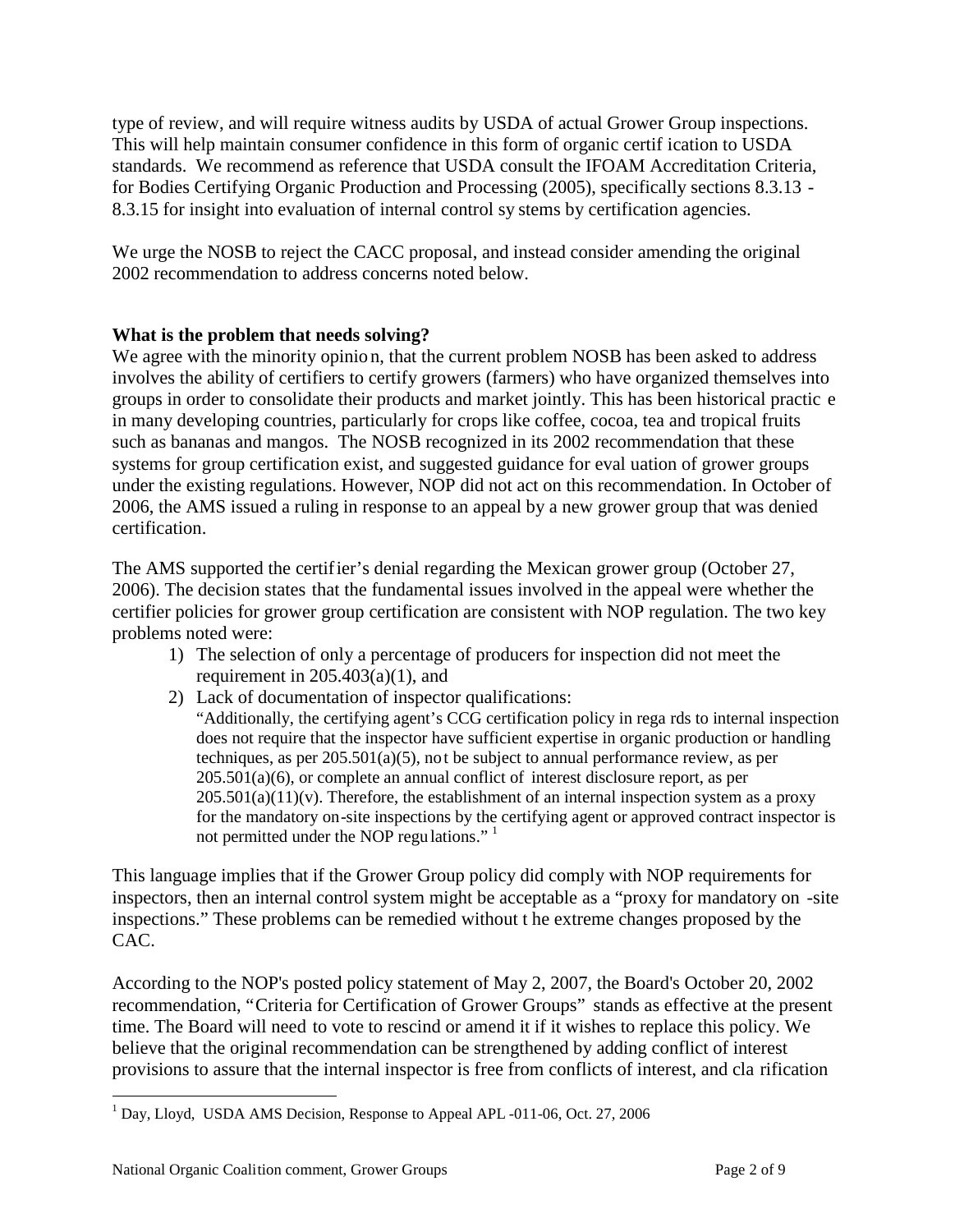about inspection of individual members of grower groups. We offer specific changes as part of this comment.

## **Problems with the CAC Recommendation**

1. This committee recommendation unnecessarily increases the scope of the previous 2002 NOSB recommendation to include all "multi-site operations." We support the minority opinion, that finds there is no need to change the inspection requirements for processing and handling operations that are not only well established, but also essential to provide adequate monitoring for these types of operations. Handlers and other processors, including retailers who choose to be certified, must have their central headquarters audited, operate under one Organic System Plan, and be subject to **annual inspection** of each site, facility and production unit, as required at 205.403(a)(1).

Why does handling and processing of organic food merit strict procedures? The handling and processing of organic food does add complexity to the certification process and a greater level of risk for organic integrity than for the initial certification of farm products. Ingredients come from many sources, so that problems can be multiplied as they are incorporated into multi-ingredient products. Food processors are often innovative, and make frequent changes in product lines and labels, as well as changes in personnel, all of which requires scrutiny. The paper trails for sourcing products become very convoluted when there are many ingredients. If there are problems with the certification of the products these handlers are buying, on -site inspection provides an opportunity to identify the problems but only if inspection occurs on a frequent basis. In addition, most certifiers use input/output (I/O) audits to determine whether the amount of organic product entering a handler's production system is reasonably related to the amount of organic product coming out of the operation. Even with this level of scrutiny, it is difficult to identify product substitution and other cases of fraud because an inspecto r can only perform a few I/O audits during an inspection --annual inspections provide more opportunities to perform this type of analysis.

2. The regulation must be consistent with OFPA:

This CACC recommendation interprets the language at 205.403(a)(1) very n arrowly to propose that complete inspections of every site, facility and production unit are only required the first year of certification and that thereafter, inspections can be less comprehensive. This is a dangerous argument, that conflicts with OFPA 's clearly articulated requirements for annual inspection:

### **OFPA**

 $6506(a)$  In General – A program established under this title shall –

(5) provide for **annual on-site inspection** by the certifying agent of **each farm and handling operation** that has been certified under this title; 6502 Definitions

(4) Certified organic farm – The term "certified organic farm" means **a farm, or portion of a farm, or site, where agricultural products or livestock are produced,** that is certified by the certifying agent under this title as utilizing a system of organic farming as described by this title.

(5) Certified organic handling operation – The term "certified organic handling operation" means **any operation, or portion of any handling operation** , that is certified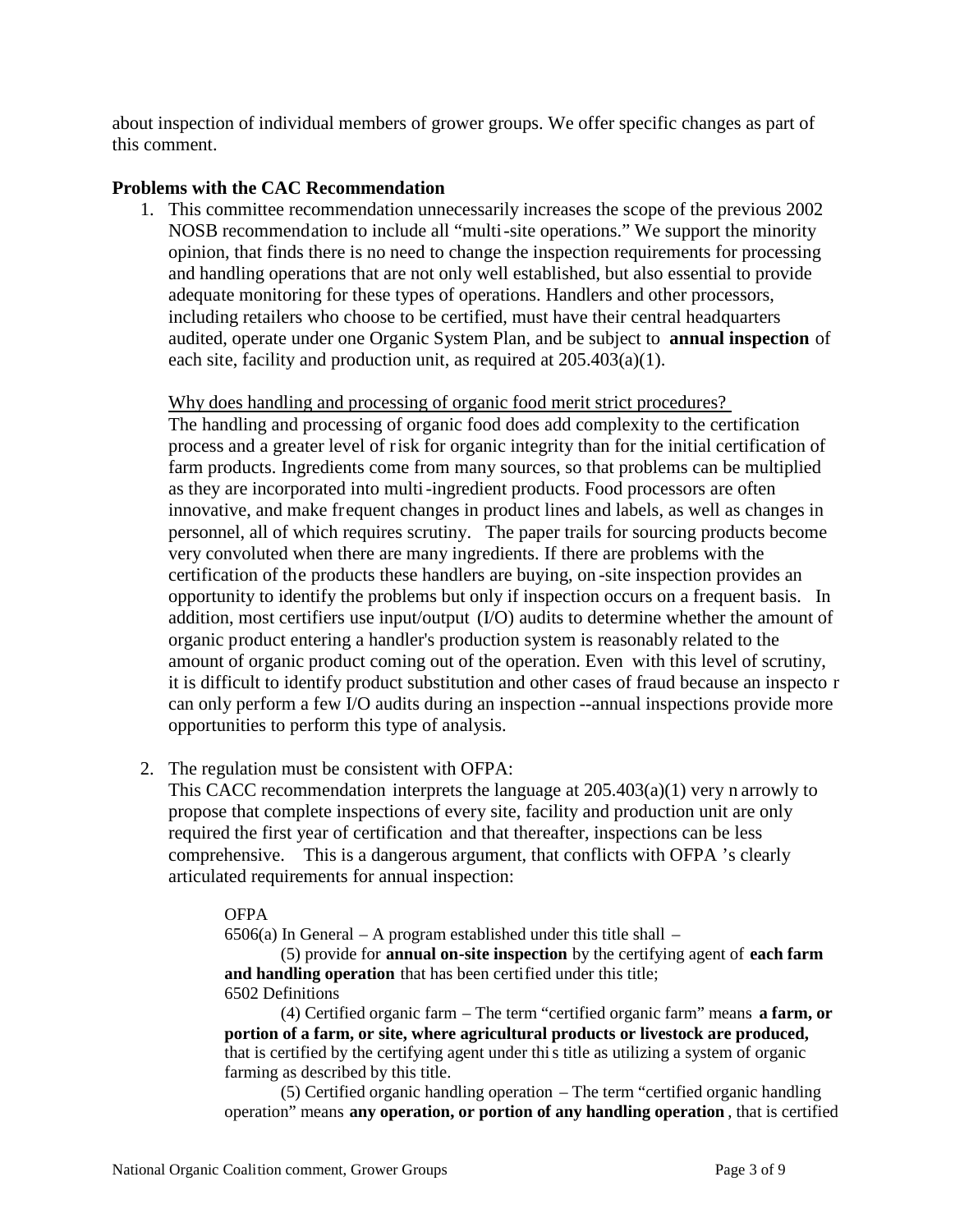by the certifying agent under this title as utilizing a system of organic handling as described by this title. (emphasis added).

(10) Handling operation - The term handling operation means any operation or portion of an operation (except final retailers of agricultu ral products that do not process agricultural products) that (A) receives or otherwise acquires agricultural products; and (B) processes, packages or store such products.

(18) Producer. A person who engages in the business of growing or producing food, fiber, feed, and other agricultural-based consumer products

#### **NOP regulation**

205.403(a) *On-site inspections.* (1) A certifying agent must conduct an initial on -site inspection of each production unit, facility, and site that produces or handles organic products and that is included in an operation for which certification is requested. An annual on-site inspection shall be conducted each year annually thereafter for each certified operation that produces or handles organic products for the purpose of determining whether to approve the request for certification or whether the certification of the operation should continue.

The OFPA clearly provides oversight rigor through annual on -site inspections for both farms and handling operations. The term "production unit" as used at 205.403(a)(1) can be considered to refer to an agricultural operation, not a processing or handling operation. OFPA typically uses the phrase "production or handling" to distinguish farming from handling, for example at 6503(a): "In General – The Secretary shall establish an organic certification program for producers and handlers …" The definition of certified operation identifies "crop or livestock production, wild -crop harvesting **or** handling operation…" as distinct categories. "Producer" is d efined as a person engaged in the business of growing food, fiber or feed. It is logical to construe annual inspection of production units as a term apply to farm and livestock operations, so the current regulation at 205.403(a) can be interpreted to require annual inspections for all handling/processing facilities, while granting some flexibility to production units that are part of farm operations.

In addition, the OFPA is very clear at  $6506(a)(5)$  that every handling operation must be annually inspected. Handling operation is separately defined, although "farm" is not, leaving some discretion for NOP to consider grower groups as "farms." It is clear from the OFPA requirement for annual on -site inspections that every portion of a handling operation must be annually inspected. It is not clear that every portion of a farm must be annually inspected. If a grower group is certified as one farm and the farm is annually inspected, then the requirements of OFPA are fulfilled. Properly run programs for grower group certification have historically provided good controls to monitor farm 'fields' in grower groups that are independently owned, and subject to frequent oversight and inspections in an ongoing manner.

The Federal Register of Dec 12, 2000, ("preamble" at 8059) also provides insight into rationale for inspection requirements, showing that the distinction between annual and renewal inspections was not intended to be less rigorous, only that inspections are required only for the certified portion of the opera tion.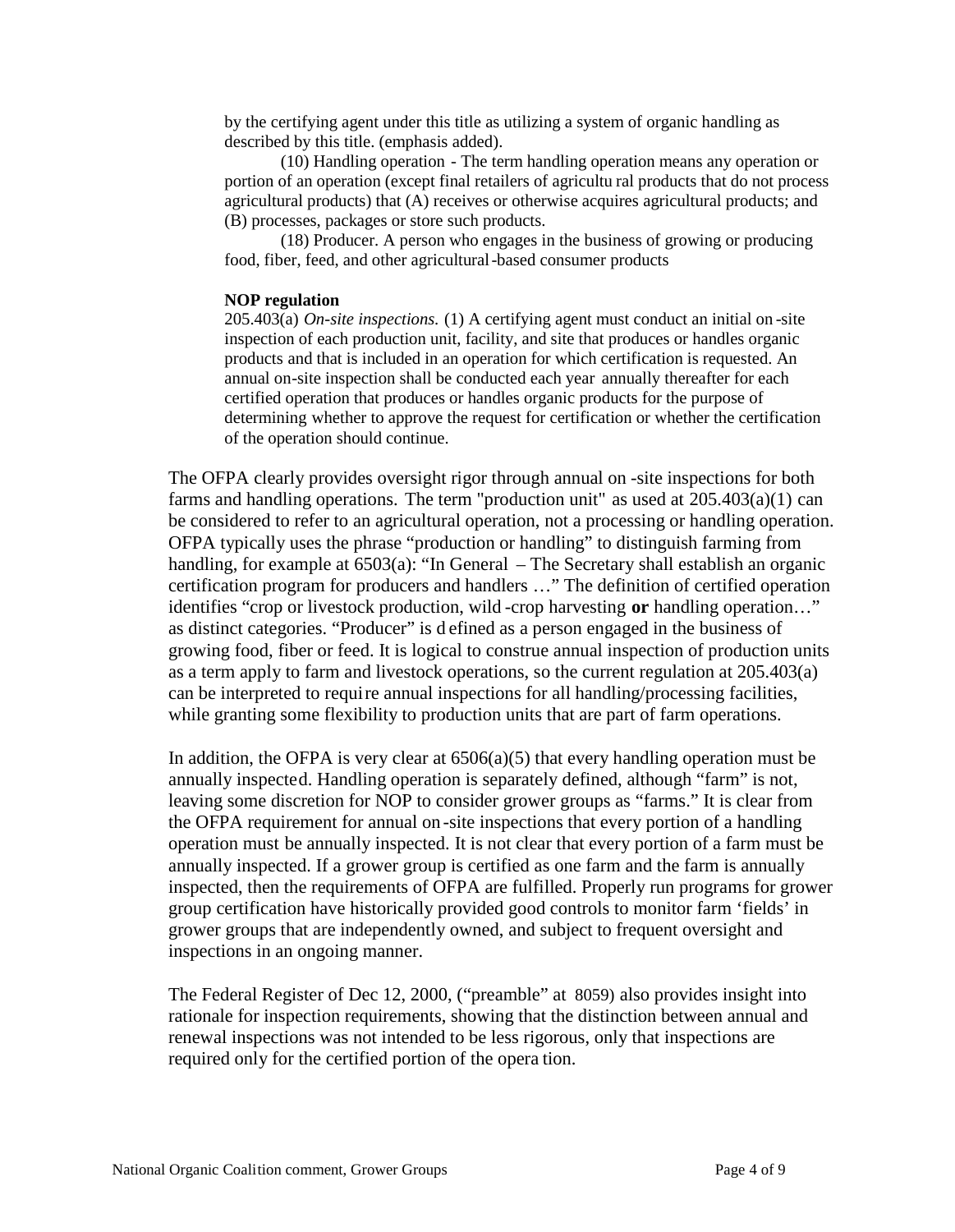- 3. We agree with the minority opinion that the addition of new definitions of "Renewal inspection", "Facility or Site", "Production Unit" radically changes the requirements for organic inspection. These should be omitted. We do agree with the majority (and the original NOSB recommendation) that cooperatives of growers meet the definition of "person" and are eligible for certification as a group.
- 4. The proposal fails to provide needed, specific guidance necessary for evaluations of grower groups in order to determine if they can meet NOP requirements for certification.

## **Rationale for a Different approach:**

We support the comments of the Accredited Certifiers Association members who find that the inspection of "production units" rather than all individual farm members of a grower group would ensure the integrity of the organic products. Note that while §205.403 utilizes the term "production unit", and the Appeal Summary also references it, this term remains undefined within the National Organic Program. The organizational structure of grower groups provides an example of a type of production unit that has evolved to facilitate monitoring and administration through a common management system. In many cases grower groups are defined by a commo n watershed, local community, harvest collection site, or proximity to the local warehouse through which inputs are directly distributed to growers. A grower group could be managed as one, or more than one "production units". The applicant would define the units in the operation's organic system plan.

We are also concerned that without a restriction to its application to small -scale farmers, the allowance of the "Multi-Site Operation" model will be exploited by operations that wish to bypass the basic requirements of USDA organic certification and avoid independent third party inspection. Given the current challenges facing USDA to provide oversight of accredited agencies in foreign countries, we do not think a method that allows for reduced inspection protocol is warranted for all producers. We suggest that while grower groups may include farm units of all different sizes, the use of risk-assessment type of criteria for determining rate of inspection should factor the sales of productions units as a criter ion. In other words, individual members of a grower group that produce more than \$5,000 US in organic sales should be subject to more external inspections than other individual producers. Units within a grower group that produce less than \$5,000 of gross o rganic sales would be subject to annual inspections performed by the group's internal control system, as well as periodic inspections performed by the certifier. This sales level is supported in OFPA as a threshold for exemption from certification, so allowing a slightly different protocol for inspection is legally supportable.  $2^2$ 

The USDA has acknowledged the concerns of Congress regarding impacts of NOP regulations on small entities.<sup>3</sup> Both the Regulatory Flexibility Act and Small Business Regulatory Enforcement Act of 1996 express Congressional concern about impact of regulations on small businesses. Senate report language cited in the Regulatory Impact Assessment of the final rule

<sup>&</sup>lt;sup>2</sup> We also encourage USDA to index the \$5000 exemption to inflation using the Bureau of Labor inflation calculator. This would seem to be well within the agency's enforcement discretion, resulting in a current exemption of \$7975.90 for 2007.

<sup>&</sup>lt;sup>3</sup> Regulatory Impact Assessment for Final Rule Implementing the Organic Foods Production act of 1990. FR 80673, Dec.21, 2000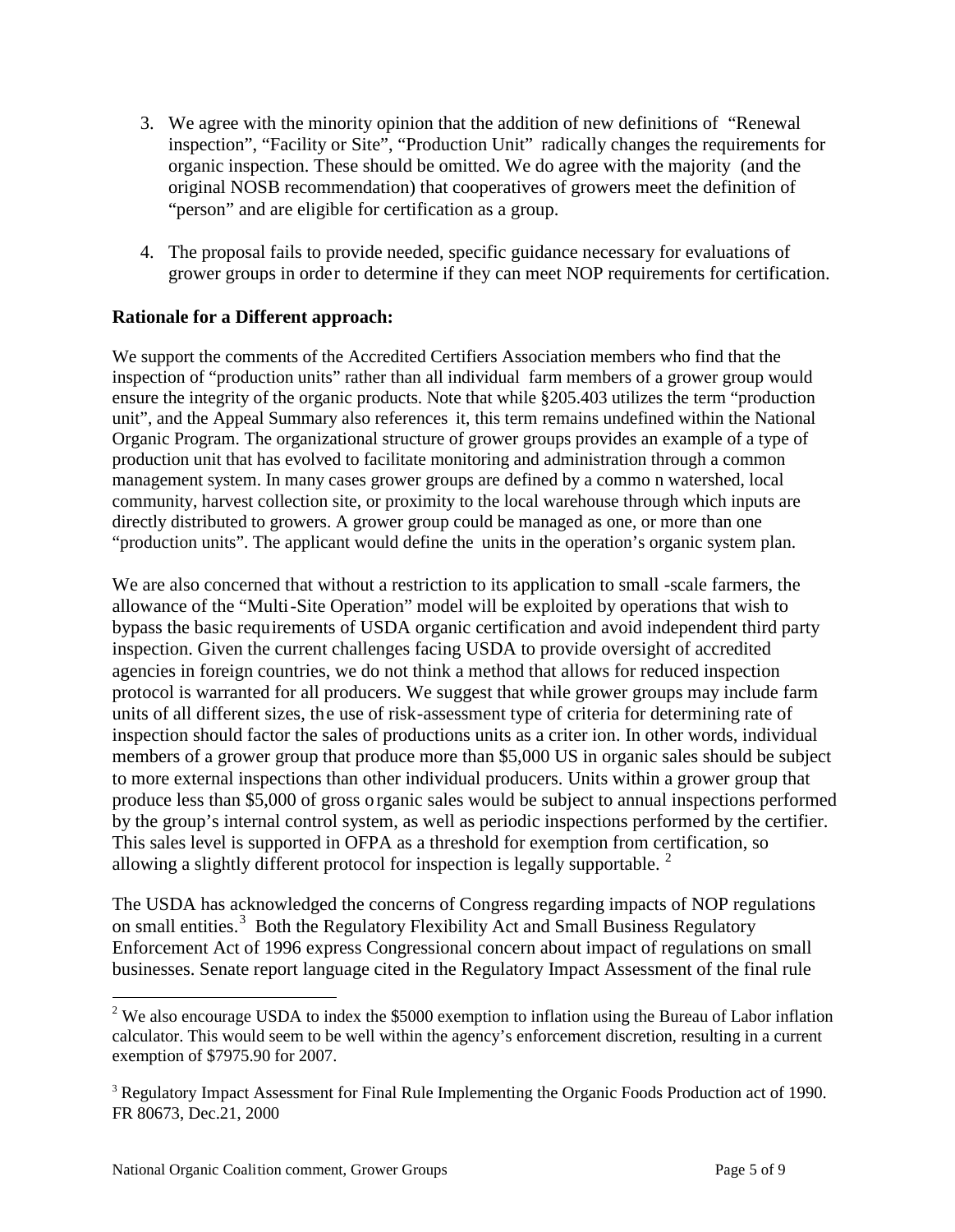states: "The Committee continues to recognize the importance of organic ma rkets for small farmers and fishermen. The Committee expects the Secretary to construct a national organic program that takes into consideration the needs of small farmers and fishermen." There is clearly authority for USDA to limit the participation in gr ower group type certification schemes to small-scale growers who historically have utilized this system, and who will otherwise be unable to attain organic certification.

We believe that while the goal should be inspection of 100% of the grower group mem bers by the certification agent, we recognize the difficulty this model creates for growers in some developing countries. This is due to a variety of factors, including time constraints related to extended travel a lack of sufficiently trained and experien ced inspectors in the less developed countries and the high cost of obtaining qualified inspectors from other areas for the length of time necessary to conduct all of the inspections. Grower groups utilize internal inspectors to monitor compliance by the producers. These internal inspections, coupled with an inspection of the larger group, the "production unit", by a NOP -accredited certifier will ensure the integrity of the organic products.

# **Specific Proposed Solutions**

Rather than extend the concept of group certification to all processors and retailers, as the CAC has proposed, we suggest that the NOSB's original recommendation from Oct. 2002 be revisited and updated to address concerns expressed by the appeals decision. Additional suggestions are indicated by underlining. We offer comments for improving Recommendation 1, which is the Criteria for Certification of Grower Groups. NOSB's Recommendation 2, Inspection of Grower Groups can be retained and used as guidance for inspection procedures by accredit ed certifiers.

# **Recommendation # 1**

## **Guidance for Certification Agencies Criteria for the Certification of Grower Groups**

Add the following definition:

*Production Unit* is defined as – a physical site within a certified operation, at which organic crop or livestock production, and related post harvest handling is conducted. A production unit may be a single farm, or may be comprised of multiple locations grouped by geographical proximity, or contiguous farms utilizing the same management techniques. Each pr oduction unit must undergo an annual inspection, and operate under one organic system plan.

In order to be certified as a grower group, the following conditions must be met:

- 1) Eligibility for determination of a production unit
	- a) The crops and farming practices of the producers must be uniform and reflect a consistent process or methodology, using the same inputs and organic system plan.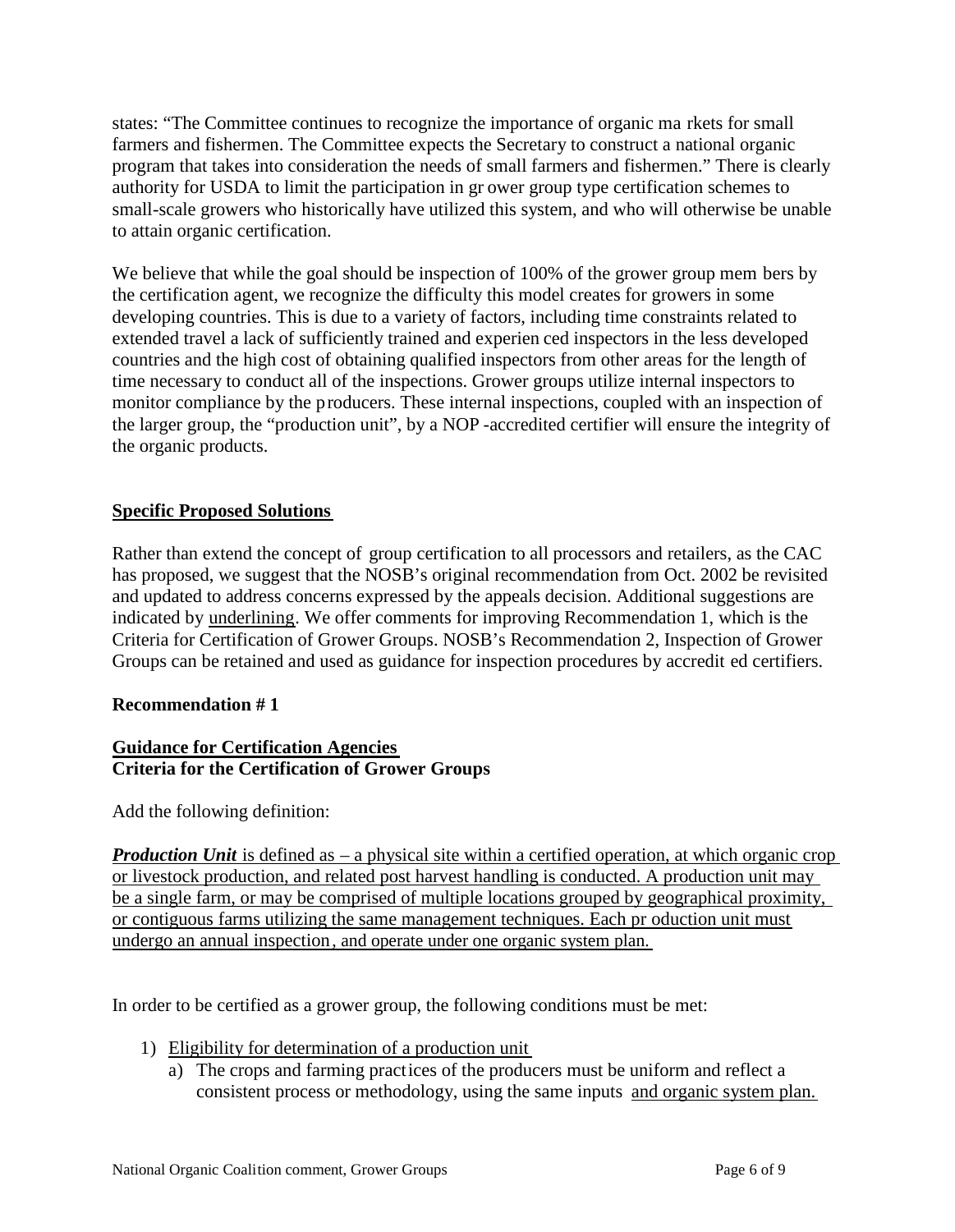- b) The group must be managed as a legal entity or with a contractual linkage under one central administration that is uniform and consistent.
- c) Participation in the group is limited to producers who sell all of their organic production through the group.
- d) Participants in the group must provide information on their production practices .
- e) Grower groups must utilize centralized processing, distribution, and marketing facilities and systems.
- f) Production units are limited to crop and live stock production, and normal on-farm post harvest handling.
- 2) Group Management
	- a) Grower groups must establish and implement an internal control system (qual ity system), with supervision and documentation of management procedures/policies, identification of each production unit. Grower groups must develop and maintain an Organic System Plan that members agree to follow and which provides information on production practices and inputs used at each production unit to insure compliance with the USDA's National Organic Standard.
	- b) The group shall be large enough and have sufficient resources to support a viable internal control system that assures compliance of indi vidual members with production standards in an objective and transparent manner.
	- c) The grower group must conduct an annual review of its program, using the internal control system, either conducted by the management of the group, an outside auditor, or consultant who has expertise to conduct such reviews and implement measures to correct any noncompliance in operating procedures.
	- d) The grower group must maintain a complete and up-to-date list of grower group members including each member's name, location, oth er contact information as applicable, product(s) produced, estimated yields, and date(s) of internal inspection.
	- e) The group must control the purchase and distribution of all external inputs used by the growers. This includes, but is not limited to, seed, fe rtility and pest control products.
	- f) Grower groups must ensure that all members are provided with a copy of the USDA National Organic Standards in the appropriate language. All group members must attest that they understand and will comply with the USDA's Na tional Organic Standard as it applies to their specific operation, and with the internal control system policies, and must agree to permitting inspections.
	- g) The Internal Control System must provide a sanction policy and procedure to address producer noncompliance or a loss of the organic integrity of a crop. A list of sanctioned producers must be maintained.
	- h) All procedures that verify the ability of the internal control system to effectively monitor the individual members of the group and ensure compliance with the USDA's National Organic Standard must be documented. Documented procedures and records used to verify compliance must be maintained and made available at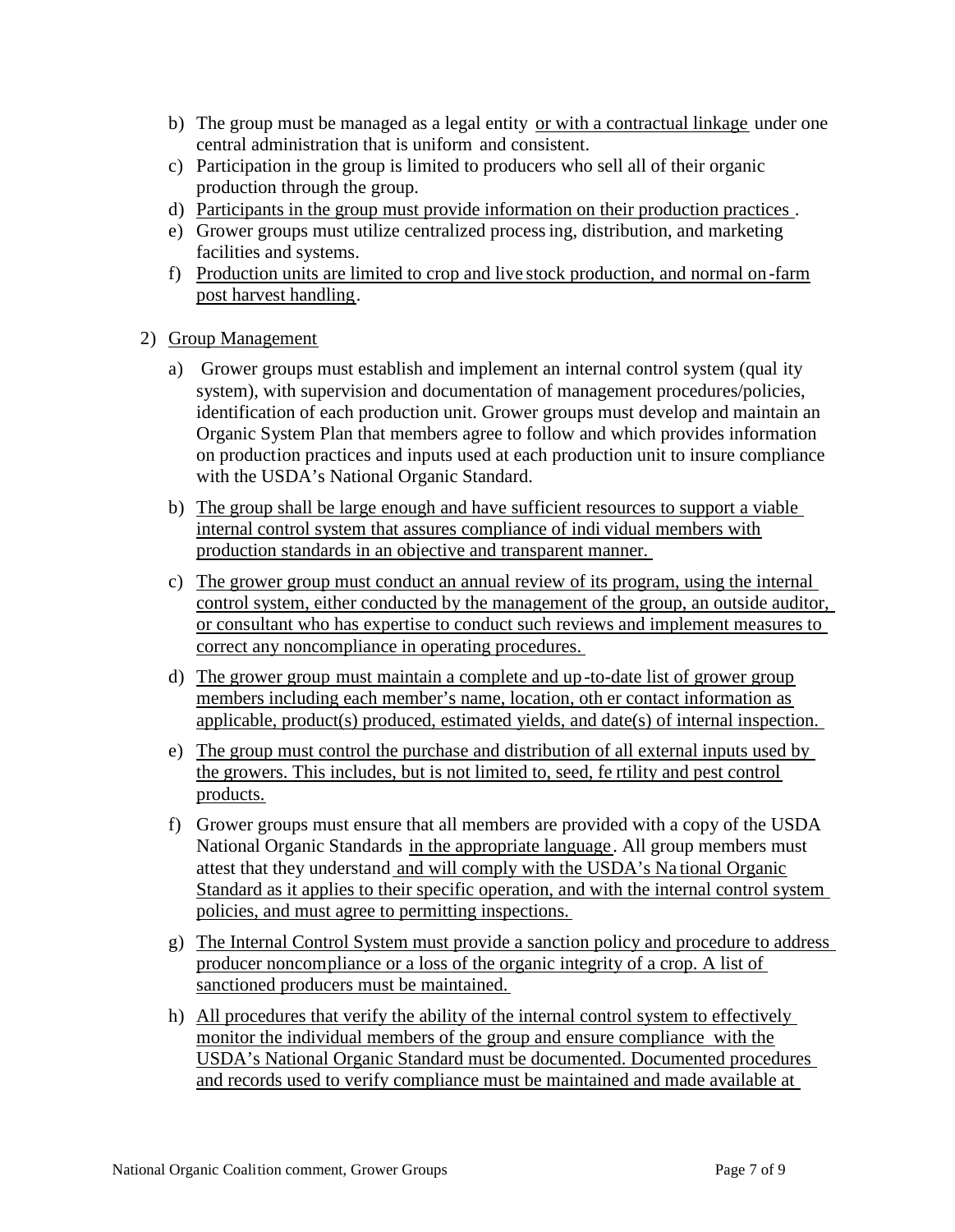inspections by the USDA-accredited certification agent, by authorized representatives of the Secretary, and if applicable, by the State program's governing State official.

- i) Grower groups must not accept new members until they have been inspected by the internal control system and found to be compliant with the USDA's National Organic Standard and internal control system policies. Changes in group membership must be reported to the USDA-accredited certification agent.
- j) Producers who are certified as part of a grower group do not possess individual certificates. Rather, the grower group is certified a s a production unit.
- 3) Personnel
	- a) The internal control system must maintain a list of its employees, their job descriptions, evidence of their expertise, and organizational flow charts.
	- b) Internal control system personnel must have sufficient expertise in orga nic production or handling techniques to fully comply with and implement the terms and conditions of the USDA's National Organic Standard .
	- c) Internal control system management must use a sufficient number of adequately trained personnel, including inspectors, to fully comply with and implement the terms and conditions of the USDA's National Organic Standard .
	- d) Management of the internal control system must conduct annual performance reviews of all personnel, including internal inspectors.
	- e) Personnel of the internal control system must disclose any conflicts of interest, as defined in §205.501(a)(11).
- 4) Inspection
	- a) All production units must be inspected annually by the accredited certifying agency, and individually owned fields within the production unit must be mo nitored annually by the internal control system.
	- b) The certifying agent shall have policies and procedures for determining how many growers must receive an annual inspection based on ISO compliant methodologies that include appropriate risk-assessment and random selection of a portion of the samples. This determination must include consideration of:
		- The number of operations participating in the grower group;
		- The size of the average operation in the grower group;
		- The degree of uniformity between the g roup's operations;
		- The complexity of the group's production system(s);
		- Size of individual operations, to provide additional scrutiny of any members of the grower group that have gross organic returns of over \$5,000 US.
		- The management structure of the group's internal control system.<sup>4</sup>

 $4$  See also the IFOAM Accreditation Criteria, Sections 8.37  $-8.3.12$  for discussion of risk assessment inspection policies.